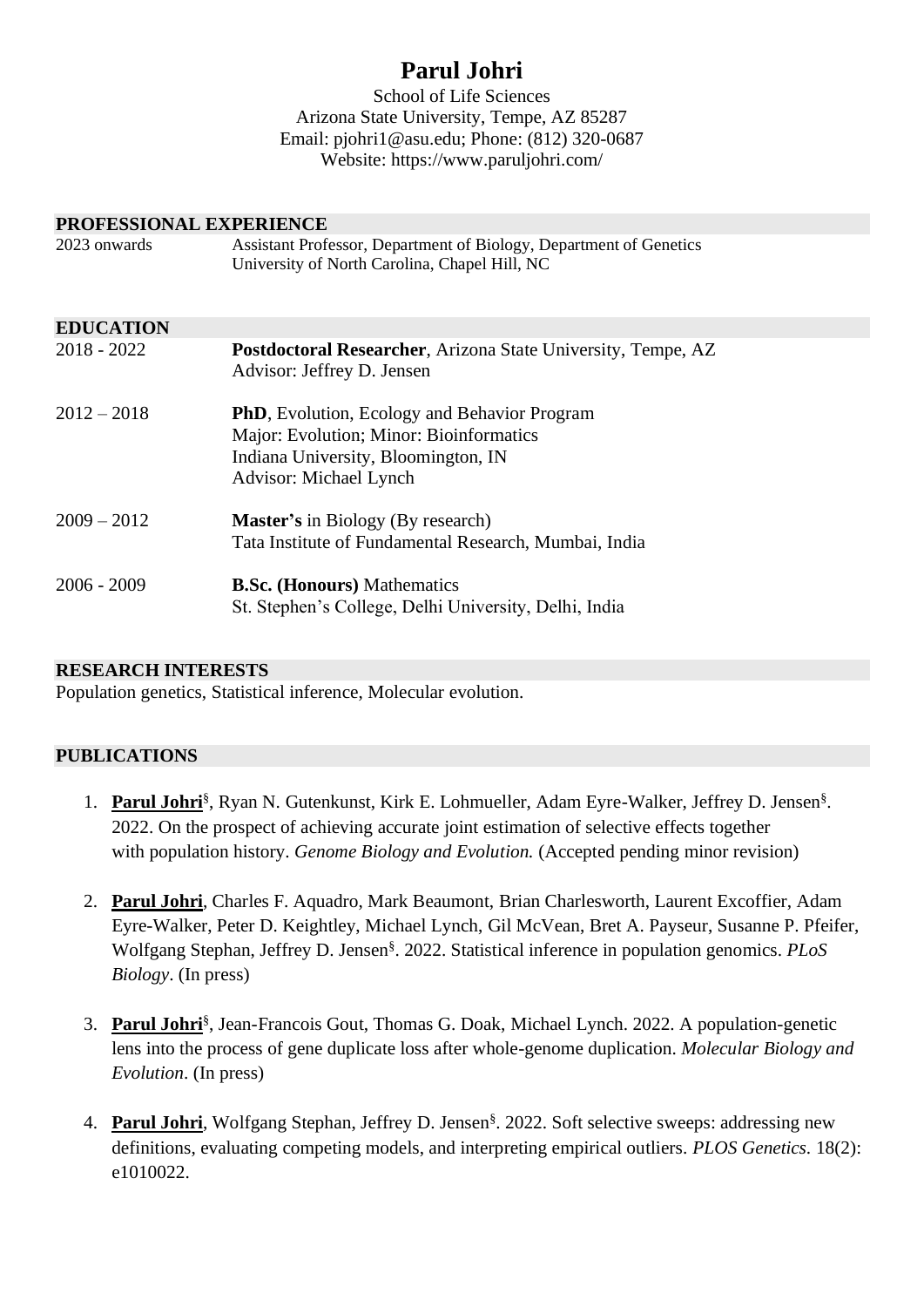- 5. Ana Yansi Morales-Arce\*, **Parul Johri**\*, Jeffrey D. Jensen§ . 2022. Inferring the distribution of fitness effects in influenza A virus and human cytomegalovirus. *Heredity.* https://doi.org/10.1038/s41437-021-00493-y.
- 6. **Parul Johri\***, Brian Charlesworth\*, Emma K. Howell, Michael Lynch§ , Jeffrey D. Jensen§ . 2021. Revisiting the notion of deleterious sweeps. *Genetics*. 219(3): iyab094. (Highlighted by *Genetics*)
- 7. **Parul Johri**§ , Kellen Riall, Hannes Becher, Laurent Excoffier, Brian Charlesworth, Jeffrey D. Jensen§ . 2021. The impact of purifying and background selection on the inference of population history: problems and prospects. *Molecular Biology and Evolution*. 38(7): 2986-3003.
- 8. Parul Johri<sup>§</sup>, Brian Charlesworth, Jeffrey D. Jensen<sup>§</sup>. 2020. Towards an evolutionarily appropriate null model: jointly inferring demography and purifying selection. *Genetics*. 215: 173-192. (Highlighted by *Genetics*)
- 9. Parul Johri<sup>\*,§</sup>, Georgi K. Marinov<sup>\*,§</sup>, Thomas G. Doak, Michael Lynch. 2019. Population genetics of *Paramecium* mitochondrial genomes: recombination, mutation spectrum, and efficacy of selection. *Genome Biology and Evolution*. 11(5): 1398–1416.
- 10. **Parul Johri**§ , Sascha Krenek, Georgi K. Marinov, Thomas, G. Doak, Thomas U. Berendonk, Michael Lynch. 2017. Population genomics of *Paramecium* species. *Molecular Biology and Evolution*. 34(5): 1194-1216.
- 11. Matthew S. Ackerman, **Parul Johri,** Ken Spitze, Sen Xu, Thomas G. Doak, Kimberly Young, Michael Lynch. 2017. Estimating seven coefficients of pairwise relatedness using populationgenomic data. *Genetics*. 206:105-118.
- 12. Casey L. McGrath, Jean-Francois Gout, **Parul Johri**, Thomas G. Doak, Michael Lynch. 2014. Differential retention and divergent resolution of duplicate genes following whole-genome duplication*. Genome Research*. 24(10): 1665-75.

# *IN PREPARATION*

13. Jean-Francois Gout, **Parul Johri**, Olivier Arnaiz, Thomas G. Doak, Simran Bhullar, Arnaud Couloux, Fréderic Guérin, Sophie Malinsky, Linda Sperling, Karine Labadie, Eric Meyer, Sandra Duharcourt, Michael Lynch. 2019. Universal trends of post-duplication evolution revealed by the genomes of 13 *Paramecium* species sharing an ancestral whole-genome duplication. *bioRxiv*. doi: [https://doi.org/10.1101/573576.](https://doi.org/10.1101/573576)

\*These authors contributed equally.

§Corresponding authors.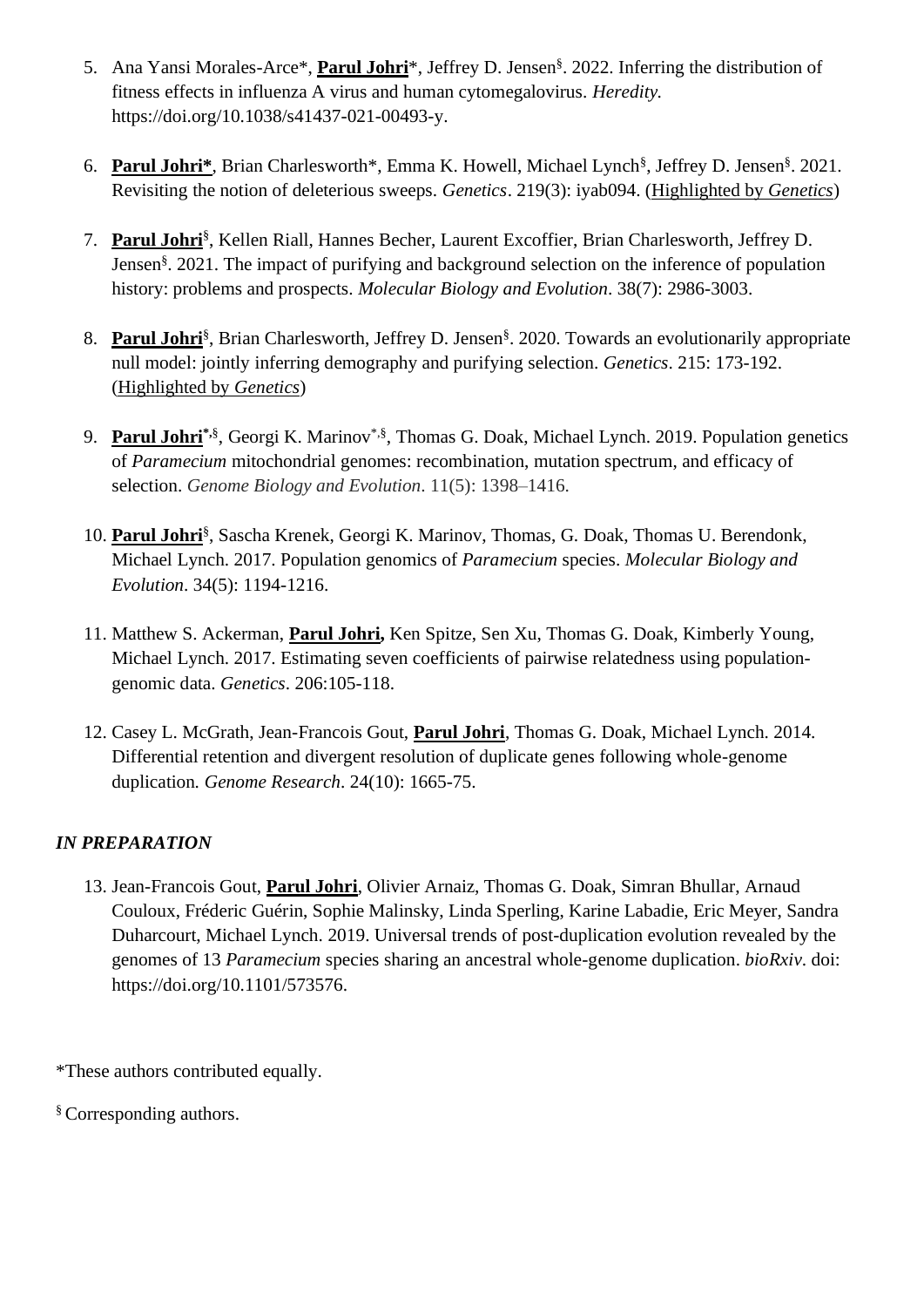## **PRESENTATIONS**

## *INVITED*

**2022 –** Aquatic seminar, Institute of Ecology and Evolution, University of Bern & Swiss Federal Aquatic Institute

**2022** – Open Science Grid All-Hands Meeting, Wisconsin (Virtual)

**2021 –** EvoLunch seminar, Institute of Science and Technology, Vienna, Austria

**2021 –** Department of Biology, Carleton University, Ottawa, Ontario, Canada

**2021 –** EVOLTREE conference: Genomics and Adaptation in Forest Ecosystems (Keynote speaker), Birmensdorf, Switzerland

**2021 –** Jawaharlal Nehru Centre for Advanced Scientific Research, Bangalore, India

**2021 –** International Laboratory for Human Genome Research, National Autonomous University of Mexico, Mexico

**2020 –** Department of Biology, University of North Carolina, Chapel Hill, NC

**2020 –** Center for Evolution and Medicine, Arizona State University, Tempe, AZ

## *CONTRIBUTED (SELECTED)*

**2021**- *Population Genetics Group*, Liverpool, England. Joint inference of demography and purifying selection.

**2020-** *Arizona Population Genetics Conference*, Tempe, Arizona. Effects of fixation and segregation of deleterious mutations.

**2019-** *Arizona Population Genetics Conference*, Tempe, Arizona. Joint estimation of demography and purifying selection.

**2019 -** *Annual meeting of the Society for the Study of Evolution (SSE)*, Providence, Rhode Island. Joint estimation of demography and purifying selection.

**2019 -** *Annual Meeting of the Society for Molecular Biology and Evolution (SMBE)*, Manchester, UK. Mechanistic basis of loss and preservation of whole-genome duplicates.

**2018**- *Arizona Population Genetics Conference*, Tucson, Arizona. *Paramecium* population genomics: constraints on non-coding regions and whole-genome duplicates.

**2017**- *Annual meeting of the Society for the Study of Evolution (SSE)*, Portland, Oregon. Evolution and population-genetics of mitochondrial genomes in *Paramecium* species.

**2016-** *The Allied Genetics Conference (TAGC)*, Orlando, Florida. Population genomics of *Paramecium* species.

**2016-** *Annual Meeting of the Society for Molecular Biology and Evolution (SMBE)*, Queensland, Australia. Population genomics of *Paramecium* species.

**2015-** *Midwest Protozoology Meeting*, Peoria, Illinois. Genetic variation in *Paramecium*.

## **ACADEMIC AWARDS/SCHOLARSHIPS:**

| 2018-2020  | Early Career Reviewer at <i>Genetics</i> , Genetics Society of America        |
|------------|-------------------------------------------------------------------------------|
| 2018, 2016 | Young Investigator Travel Award, Society for Molecular Biology and Evolution. |
| 2017       | College of Arts and Sciences Travel Award, Indiana University.                |
| 2014       | Departmental Fellowship, Indiana University.                                  |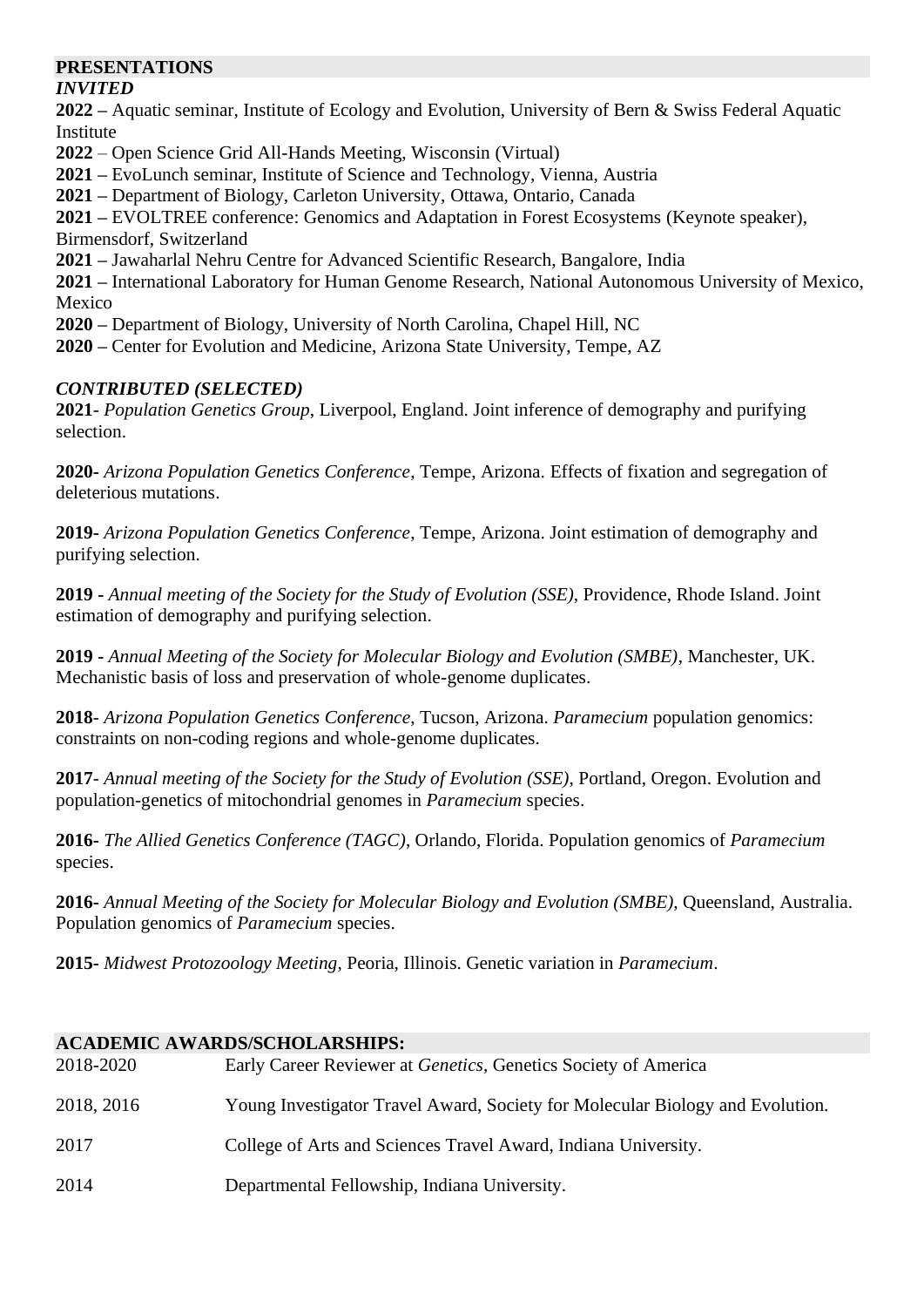| 2009-2012 | Annual Departmental Fellowship, Tata Institute of Fundamental Research, India.                                                                                                                              |
|-----------|-------------------------------------------------------------------------------------------------------------------------------------------------------------------------------------------------------------|
| 2008-2009 | <i>Outstanding Student</i> in Mathematics, Department of Mathematics, St. Stephen's<br>College, Delhi University, India.                                                                                    |
| 2009      | Summer Research Fellowship, Indian Academy of Sciences, Bangalore, India.<br>[Awarded annually nationwide to 100 students (undergraduate and graduate) in<br>Biology.                                       |
| 2008      | Summer Research Fellowship, Jawaharlal Nehru Centre for Advanced Scientific<br>Research (JNCASR), Bangalore, India. [Awarded annually nationwide to 30 students<br>(undergraduate and graduate) in Biology. |

#### **PROFESSIONAL SERVICE**

#### *ORGANIZATION*

**2021**- Co-organizer (with Jeffrey D. Jensen) of the symposium entitled "The effects of selection at linked sites and population history on levels and patterns of genomic variation" in the annual meeting of the *Society of Molecular Biology and Evolution*.

#### *REVIEWER FOR*

*Genetics* | *PLOS Biology* | *Nature Ecology & Evolution* | *G3: Genes, Genomes, Genetics* | *Genome Biology and Evolution* | *Bioinformatics* | *Molecular Ecology* | *Evolution* | *Ecology and Evolution* | *Journal of Molecular Evolution* | *BMC Genomics* |

#### *MEMBERSHIP IN SCIENTIFIC SOCIETIES*

Society for Molecular Biology and Evolution (SMBE), 2012 – Present

Genetics Society of America (GSA), 2014 – Present

Society for the Study of Evolution (SSE), 2016 – Present

#### **TEACHING AND MENTORING**

#### *UNDERGRADUATES SUPERVISED*

Kellen Riall, August 2019 – June 2021 [Current position: PhD student at the University of Chicago]

Emma Howell, Spring 2019 – Summer 2020 [Current position: PhD student at the University of Wisconsin-Madison]

## *UNDERGRADUATE THESIS COMIITTEE MEMBER*

Ravneet K Johal, April 2021 – March 2022, Susanne Pfeifer's Lab [Thesis: Comparing current and historical estimates of recombination rates in Gorillas]